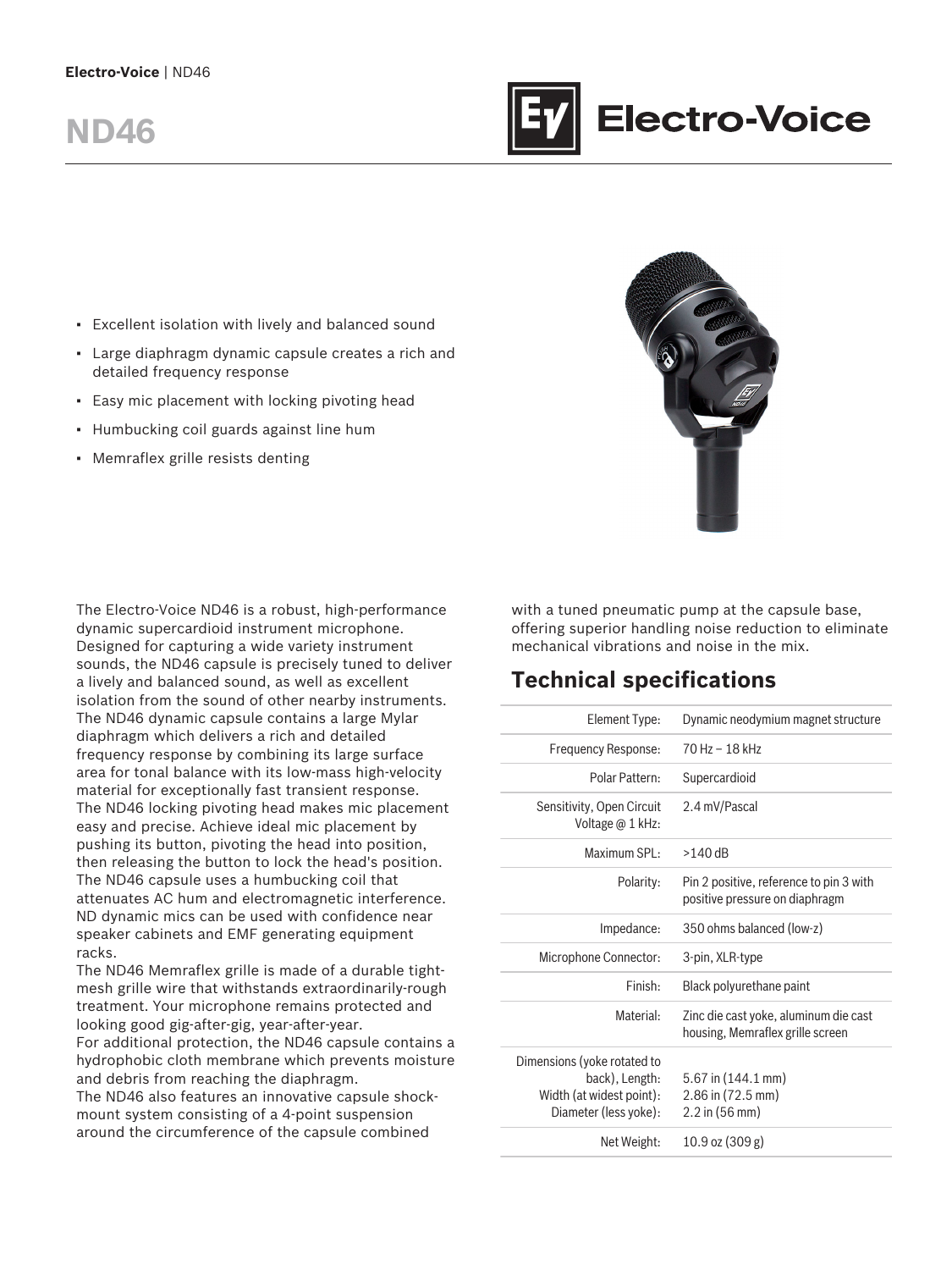

#### **Polar Response:**







180

150

16000 Hz - - - -

8000 Hz

#### **Dimensions:**



### **System overview**

#### **Microphone Use and Placement:**

Please note that micing techniques are a matter of personal preference. These are merely guidelines to assist in the placement of the microphone to gain optimal performance.

| Usage                                                  | <b>Optimal Placement</b>                                                                                                                                                                                                                                                                    |
|--------------------------------------------------------|---------------------------------------------------------------------------------------------------------------------------------------------------------------------------------------------------------------------------------------------------------------------------------------------|
| <b>Flectric Guitar</b><br>and Bass Guitar<br>Amplifier | Place microphone approximately 1-2" from and at a<br>90° degree angle to the speaker cone. To reduce<br>boominess, move the microphone off axis to the<br>cone from 90° to 45°, or move mic from center of<br>cone to either edge.                                                          |
| Tom-Toms                                               | On double headed Toms, place mic over the top of<br>drumhead 1-3" and at a 45° angle to the drumhead<br>surface and 1-2" in from the drum edge. On single<br>headed Toms, use above method or place mic<br>inside Tom from underneath at a 90° angle from the<br>center of head, 3-5" away. |
| Snare Drum                                             | Place mic 1-3" above the heads, 1-2" in from the<br>rim. Aim each mic at the top heads angled down<br>about 45°. If the drum rings, tape deadening<br>material to the head or use damping rings. For more<br>"snare" sound place a 2nd mic underneath aimed<br>up at the bottom head.       |
| Cymbals                                                | Place microphone one to two feet above the<br>cymbals.                                                                                                                                                                                                                                      |
| High-Hat                                               | Place 4-5" above outside edge at a 45° down angle.                                                                                                                                                                                                                                          |
| <b>Brass</b>                                           | 6-24" away, and on axis with the bell of the<br>instrument.                                                                                                                                                                                                                                 |
| <b>Acoustic Guitar</b>                                 | Place mic 6-12" from where neck joins the body.                                                                                                                                                                                                                                             |

## **Standard Placement and Use Guidelines:**<br>1. Always point the microphone at the desi

- Always point the microphone at the desired source of sound and away from any unwanted sources.
- 2. The microphone should be located close to the sound source to minimize interference from other potential sound sources.
- 3. Use the 3-to-1 rule when using multiple microphones. Place each microphone three times farther from other microphones as from the desired source.
- 4. Minimize over-handling of the microphone to reduce unwanted mechanical noise.
- 5. Working close to the microphone will increase the bass tone and also provide increased gain-beforefeedback.

#### **Using the rotating head**

The ND46 head will rotate up to 180° with fifteen positive locking positions within its rotation range.

#### **Caution!**



Attempting to rotate the head while the unlocking button is not pushed may result in damage to the microphone.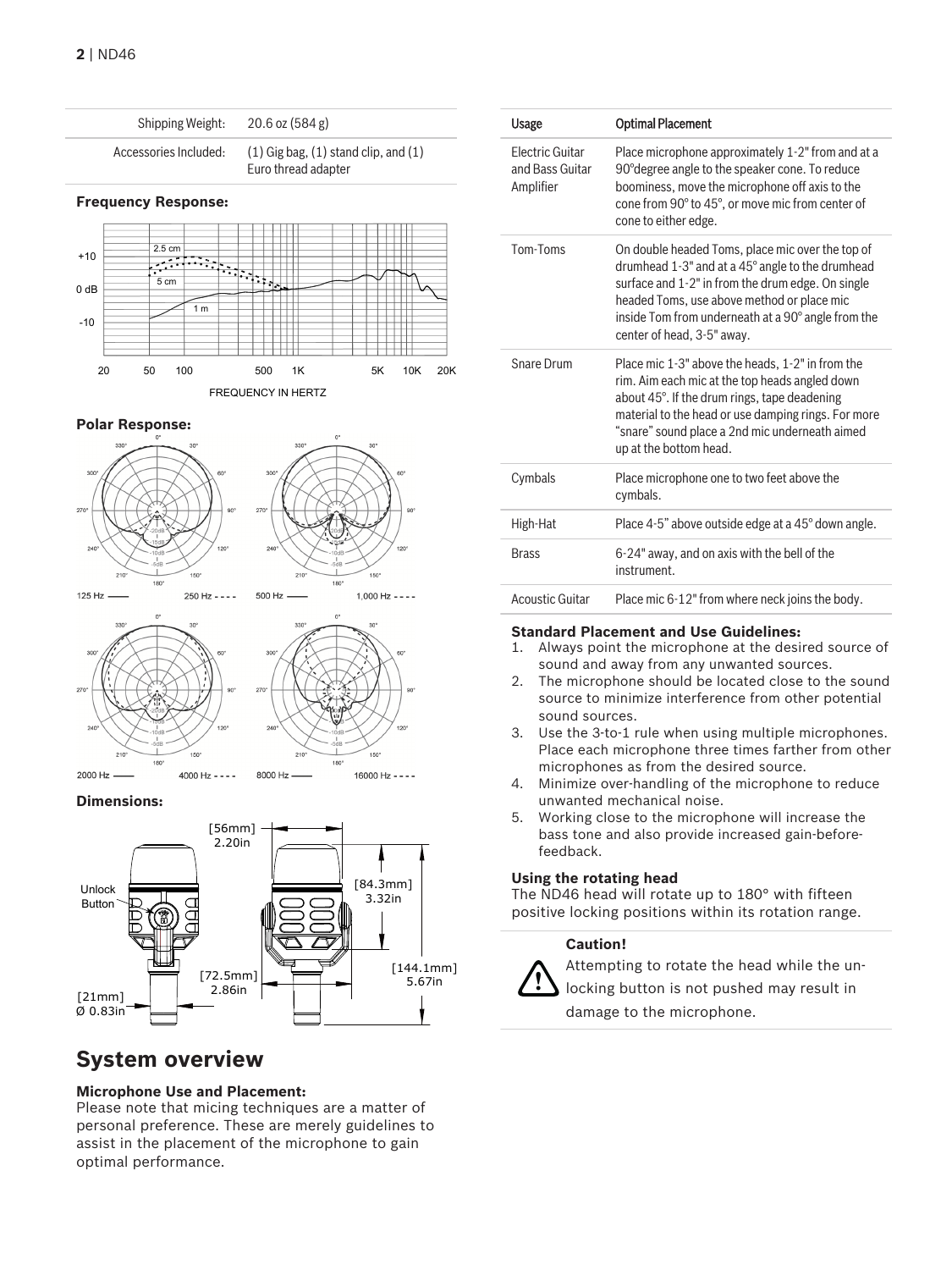#### To rotate the head, do the following:

1. Push and hold the unlocking button to unlock the head.



- 2. While holding the unlock button down, rotate the head to the desired position.
- 3. Release the unlock button and gently rotate the head to the nearest positive locking position. *The lock should click into place.*

## **Parts included**

| Qty. | <b>Item</b>                                         |
|------|-----------------------------------------------------|
|      | Microphone                                          |
|      | Gig bag                                             |
|      | Stand clip                                          |
|      | Euro thread adapter                                 |
|      | Engineering data sheet                              |
|      | Warranty and Product Documentation Information card |

## **Ordering information**

#### **ND46**

Dynamic supercardioid instrument microphone, black Order number **ND46**

#### **SAND-1**

Stand adapter, black Order number **SAND-1**

**ND46GRILLE** Replacement end grille, black Order number **ND46GRILLE**

#### **Accessories**

**DRC-2** Drum rim clamp, black Order number **DRC-2**